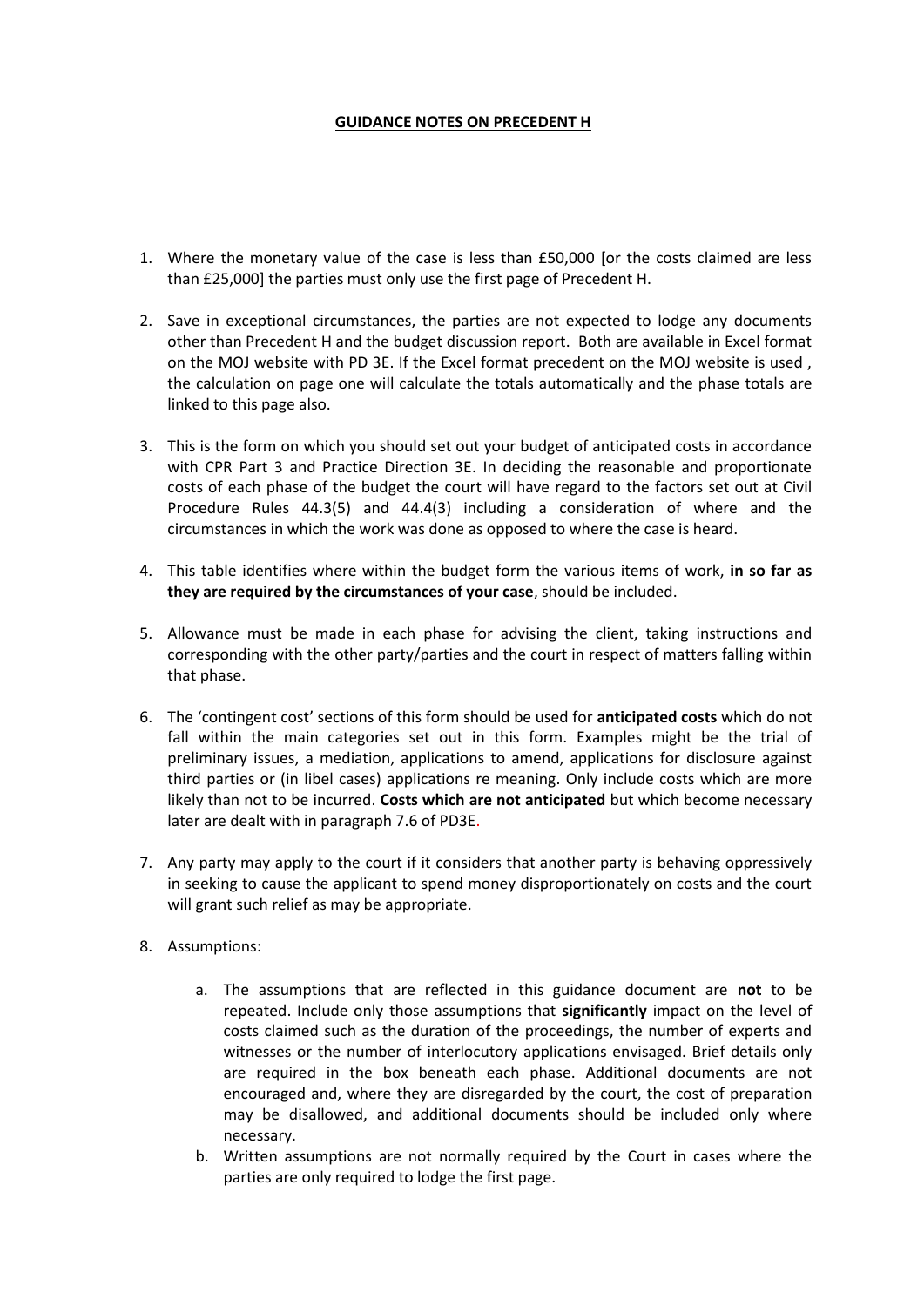9. Budget preparation: the time spent in preparing the budget and associated material must **not** be claimed in the draft budget under any phase. The permitted figure will be inserted once the final budget figure has been approved by the court.

| Phase            | Includes                                                                                                                                                                                                                                                                                                                                                                                                                                                              | Does NOT include                                                                                                |
|------------------|-----------------------------------------------------------------------------------------------------------------------------------------------------------------------------------------------------------------------------------------------------------------------------------------------------------------------------------------------------------------------------------------------------------------------------------------------------------------------|-----------------------------------------------------------------------------------------------------------------|
| Pre-action       | Pre-Action Protocol correspondence<br>$\bullet$<br>Investigating the merits of the claim<br>$\bullet$<br>and advising client<br>Settlement discussions, advising on<br>$\bullet$<br>settlement and Part 36 offers<br>All other steps taken and advice given<br>$\bullet$<br>pre action                                                                                                                                                                                | Any work already incurred in<br>$\bullet$<br>relation to any other phase<br>of the budget                       |
| Issue/statements | Preparation of Claim Form<br>$\bullet$                                                                                                                                                                                                                                                                                                                                                                                                                                | Amendments to statements<br>$\bullet$                                                                           |
| of case          | Issue and service of proceedings<br>$\bullet$<br>Preparation of Particulars of Claim,<br>$\bullet$<br>Defence, Reply, including taking<br>instructions, instructing counsel and<br>any necessary investigation<br>Considering opposing statements of<br>case and advising client<br>Part 18 requests (request and answer)<br>٠<br>Any conferences with counsel<br>primarily relating to statements of<br>case<br>Updating schedules and counter-<br>schedules of loss | of case                                                                                                         |
| <b>CMC</b>       | Completion of DQs<br>$\bullet$                                                                                                                                                                                                                                                                                                                                                                                                                                        | Subsequent CMCs<br>$\bullet$                                                                                    |
|                  | Arranging a CMC<br>٠<br>Reviewing opponent's budget<br>$\bullet$<br>Correspondence with opponent to<br>$\bullet$<br>agree directions and budgets, where<br>possible<br>Preparation for, and attendance at,<br>the CMC<br>Finalising the order<br>٠                                                                                                                                                                                                                    | Preparation of costs budget<br>for first CMC (this will be<br>inserted in the approved<br>budget)               |
| Disclosure       | Obtaining documents from client and<br>$\bullet$<br>advising on disclosure obligations<br>Reviewing documents for disclosure,<br>preparing disclosure report or<br>questionnaire response and list<br>Inspection<br>٠<br>Reviewing opponent's list and<br>documents, undertaking any<br>appropriate investigations<br>Correspondence between parties<br>about the scope of disclosure and                                                                             | Applications for specific<br>$\bullet$<br>disclosure<br>Applications and requests for<br>third party disclosure |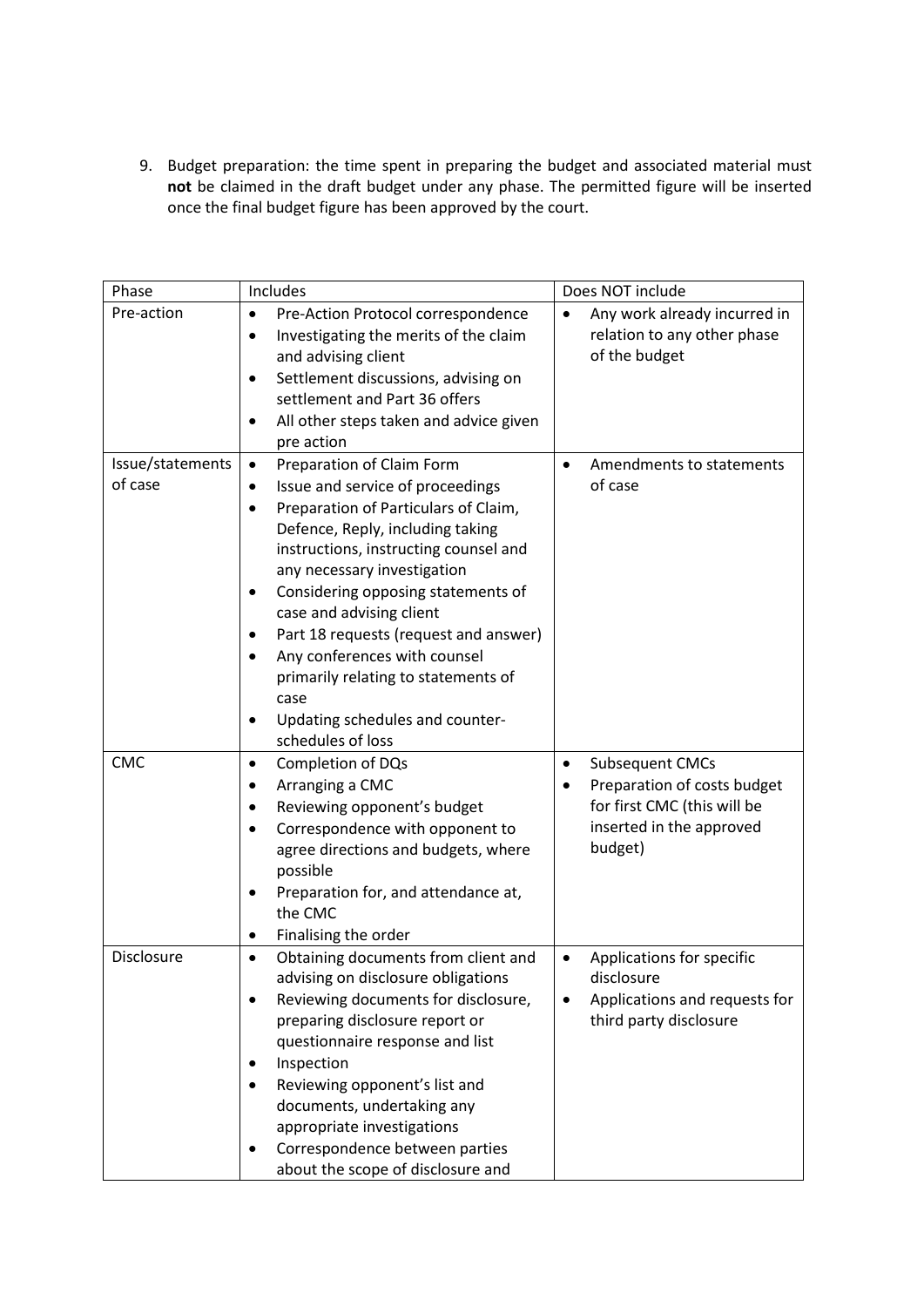|                              | queries arising<br>Consulting counsel, so far as<br>$\bullet$<br>appropriate, in relation to disclosure                                                                                                                                                                                                                                                                                                                    |                                                                                                                                                                                                    |
|------------------------------|----------------------------------------------------------------------------------------------------------------------------------------------------------------------------------------------------------------------------------------------------------------------------------------------------------------------------------------------------------------------------------------------------------------------------|----------------------------------------------------------------------------------------------------------------------------------------------------------------------------------------------------|
| Witness<br><b>Statements</b> | Identifying witnesses<br>$\bullet$<br><b>Obtaining statements</b><br>Preparing witness summaries<br>٠<br>Consulting counsel, so far as<br>$\bullet$<br>appropriate, about witness<br>statements<br>Reviewing opponent's statements and<br>$\bullet$<br>undertaking any appropriate<br>investigations<br>Applications for witness summaries<br>٠                                                                            | Arranging for witnesses to<br>$\bullet$<br>attend trial (include in trial<br>preparation)                                                                                                          |
| Expert<br>Reports            | Identifying and engaging suitable<br>$\bullet$<br>expert(s)<br>Reviewing draft and approving<br>٠<br>report(s)<br>Dealing with follow-up questions of<br>٠<br>experts<br>Considering opposing experts' reports<br>Any conferences with counsel<br>$\bullet$<br>primarily relating to expert evidence<br>Meetings of experts (preparing<br>$\bullet$<br>agenda etc.)                                                        | Obtaining permission to<br>$\bullet$<br>adduce expert evidence<br>(include in CMC or a<br>separate application)<br>Arranging for experts to<br>٠<br>attend trial (include in trial<br>preparation) |
| PTR                          | <b>Bundle</b><br>Preparation of updated costs budgets<br>and reviewing opponent's budget<br>Preparing and agreeing chronology,<br>case summary and dramatis personae<br>(if ordered and not already prepared<br>earlier in case)<br>Completing and filing pre-trial<br>checklists<br>Correspondence with opponent to<br>agree directions and costs budgets, if<br>possible<br>Preparation for and attendance at the<br>PTR | Assembling and/or copying<br>$\bullet$<br>the bundle (this is not fee<br>earners' work)                                                                                                            |
| Trial<br>Preparation         | <b>Trial bundles</b><br>$\bullet$<br>Witness summonses, and arranging<br>for witnesses to attend trial<br>Any final factual investigations<br>Supplemental disclosure and<br>statements(if required)<br>Agreeing brief fee                                                                                                                                                                                                 | Assembling and/or copying<br>$\bullet$<br>the trial bundle (this is not<br>fee earners' work)<br>Counsel's brief fee and any<br>٠<br>refreshers                                                    |